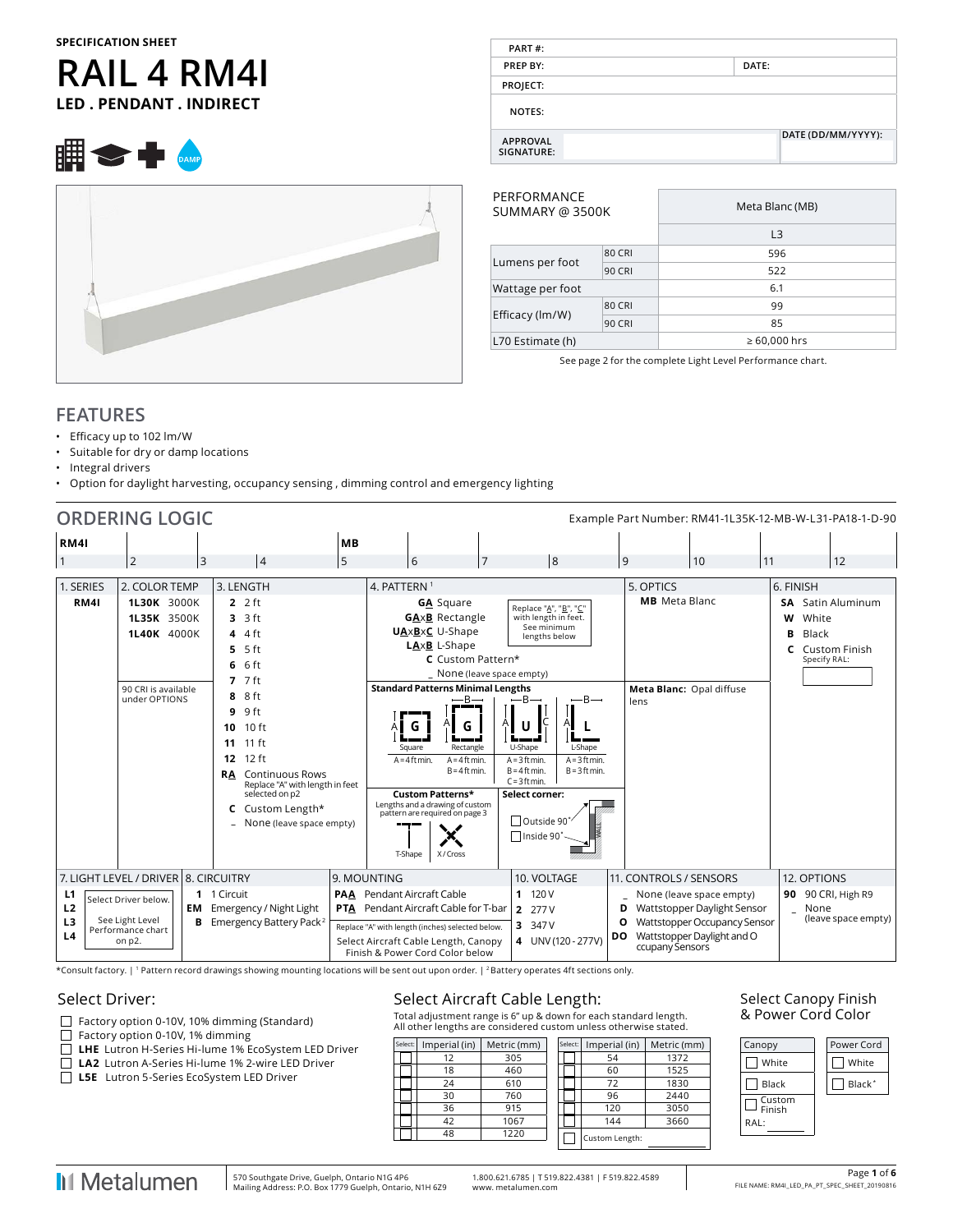#### **Light Level Performance**

**3500K, 80 CRI, 0-10V Dimming (Standard)**

| Optics       |                    | Meta Blanc (MB)     |                    |  |  |  |  |  |  |  |  |
|--------------|--------------------|---------------------|--------------------|--|--|--|--|--|--|--|--|
| Light Level  | Lumens<br>per foot | Wattage<br>per foot | Efficacy<br>(lm/W) |  |  |  |  |  |  |  |  |
| $\mathbf{L}$ | 350                | 3.5                 | 102                |  |  |  |  |  |  |  |  |
| L2           | 438                | 4.4                 | 100                |  |  |  |  |  |  |  |  |
| L3           | 596                | 6.0                 | 99                 |  |  |  |  |  |  |  |  |
| l 4          | 1106               | 12.1                | 92                 |  |  |  |  |  |  |  |  |

**Lumen Adjustment Factor**

| Color<br>Temp | 80 CRI | 90 CRI |
|---------------|--------|--------|
| 3000K         | 0.984  | 0.880  |
| 3500K         | 1.000  | 0.875  |
| 4000K         | 1.032  | 0.879  |

Metalumen's light level performance metrics are subject to manufacturers component tolerances.

## **CONTINUOUS ROWS**

Step 1) Indicate desired quantity of rows under the QTY column

Step 2)  $\Box \leftarrow$  Pods  $\rightarrow \Box$  If applicable, select pod(s) per row to indicate desired Emergency lighting location. If a similar row requires a different Emergency lighting location, please fill out another sheet.

Record drawings for rows not represented here will be sent out upon order.

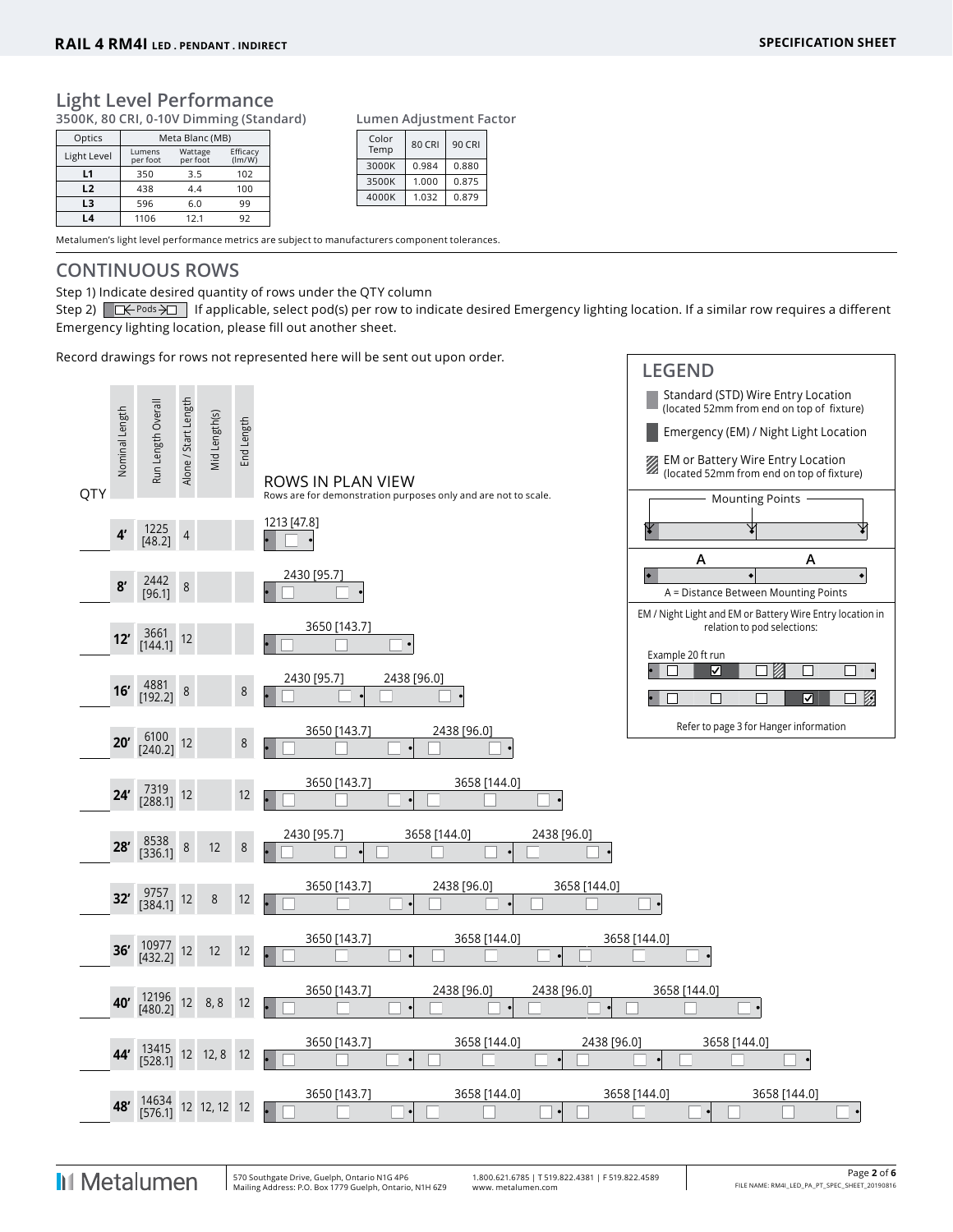#### **PATTERNS**

| <b>Select Pattern:</b>                     | T-SHAPE (C)              | X / CROSS (C)            |
|--------------------------------------------|--------------------------|--------------------------|
| Pattern<br>Configuration                   |                          |                          |
| Indicate<br><b>Desired</b><br>Lengths (ft) | $A =$<br>$B =$           | $A =$<br>$B =$           |
| Minimum<br>Lengths                         | $A = 3$ ft<br>$B = 6$ ft | $A = 6$ ft<br>$B = 6$ ft |

# **A pattern configuration drawing is required in the grid below**

Record drawings will be sent out upon order showing mounting locations.

 $\overline{\phantom{a}}$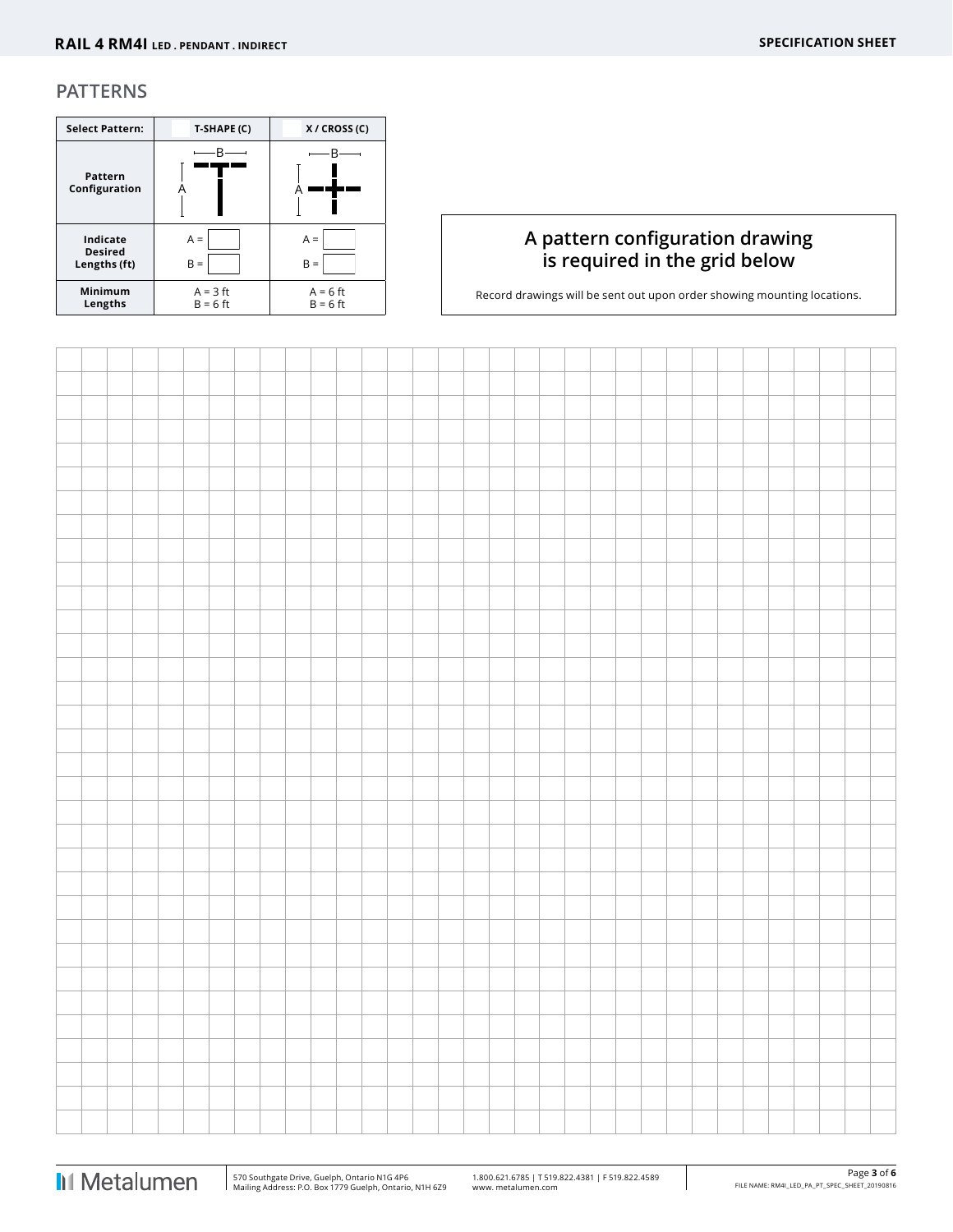## **HANGER**



# **WIRING**

| <b>Standard Wiring</b>                                                                                                 | <b>Emergency Wiring</b>                                                   | <b>Emergency Battery Pack Wiring</b>                                                    |
|------------------------------------------------------------------------------------------------------------------------|---------------------------------------------------------------------------|-----------------------------------------------------------------------------------------|
| BLACK - LINE<br>WHITE - NEUTRAL<br><b>GREEN - GROUND</b><br>RED - CAPPED/SW LEAD<br>$VIOLET - DIM(+)$<br>GREY - DIM(-) | BLACK - LINE<br>WHITE - NEUTRAL<br><b>GREEN - GROUND</b><br>RED - CAP OFF | BLACK - LINE<br>WHITE - NEUTRAL<br><b>GREEN - GROUND</b><br><b>RED - UNSWITCHED HOT</b> |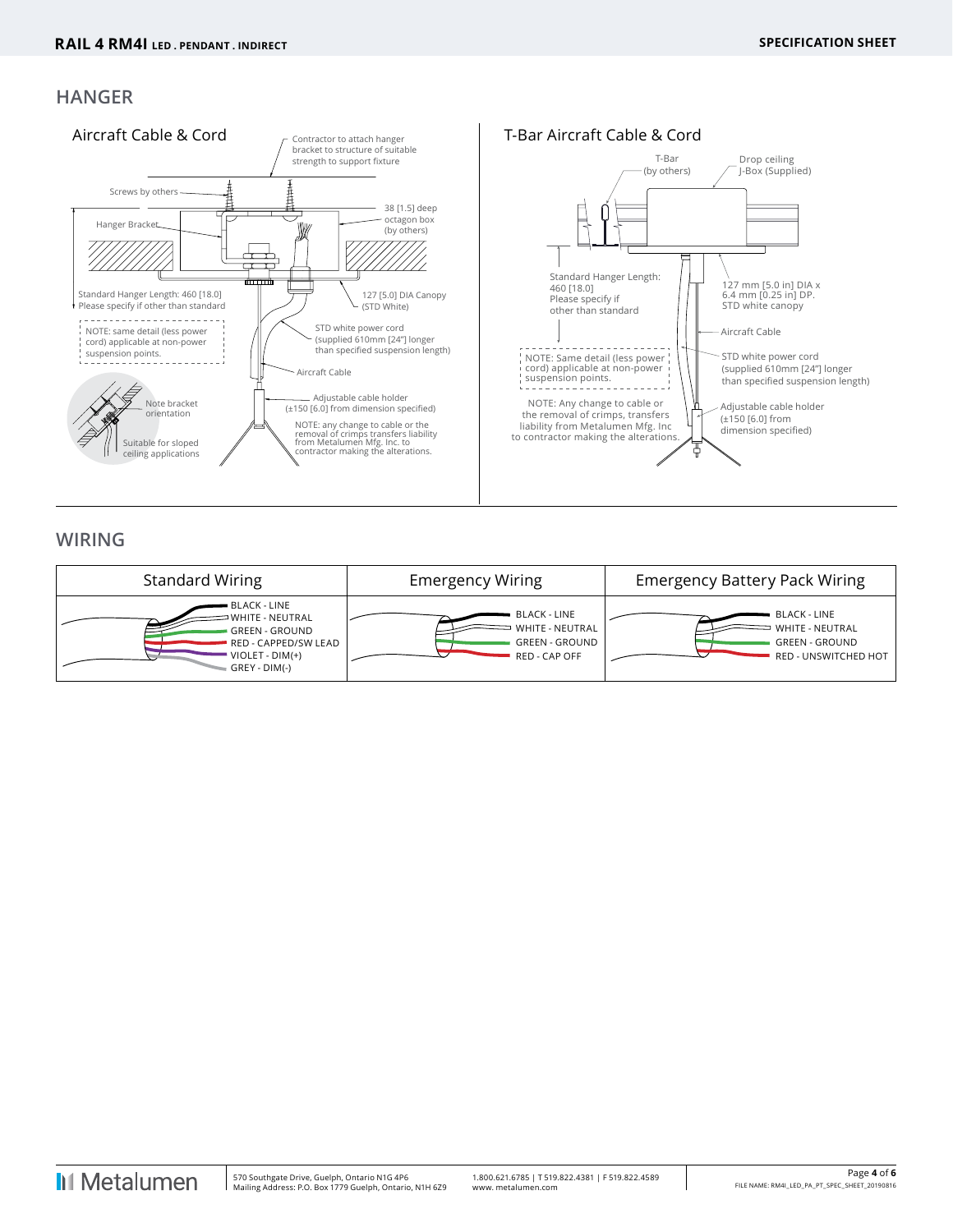### **CROSS SECTIONS**



Meta Blanc

# **SPECIFICATIONS**

Due to the Continuous Improvement Policy at Metalumen, we reserve the right to change our specifications without notice.

**Housing:** Rigid extruded aluminum body, 2.0mm (0.08") nominal wall thickness. Aluminum end caps. **Optical System:** Metalumen luminaires are designed to utilize leading edge LED technology combined with luminaire optimized reflectors and our custom diffusers, resulting in industry leading optical performance.

**CRI:** 83+ for 3500K, 80 minimum for all custom finish, contact factory. CCTs in standard configurations. **Lumen Maintenance:** Minimum 50,000h with TM-21 lumen maintenance of 85% @ 25°C ambient temperature (calculated based on IESNA LM-80-08 LED test data). L70: ≥ 60,000hrs. **Finish:** Satin aluminum, white and black are standard finishes. For

**Weight:** 2.1 kg/300mm [ 4.6 lb/ft ] **Mounting:** Aircraft cable yoke complete with a Quick-Grip field adjustable suspension system provides for quick and easy onsite alignment. **Electrical:** Factory prewired with easy wire quick connect sections. **Drivers:** Metalumen offers 0-10V

dimming as a standard on our entire LED product offering. Dimming range is 1%-100%. Power factor is > 90%. Class 2 rating. Drivers are integral. **Approvals:** Certified to NRTL and IES testing standards. This product is cULus listed. RoHS compliant. **Environment:** Suitable for dry or damp locations.

#### **WARRANTY**

Metalumen will warrant defective luminaires for 5 years from date of purchase. Warranty is valid if luminaire is installed and used according to specification. If defective, Metalumen will send replacement boards or drivers at no cost along with detailed replacement instructions and instructions on how to return defective components to Metalumen.